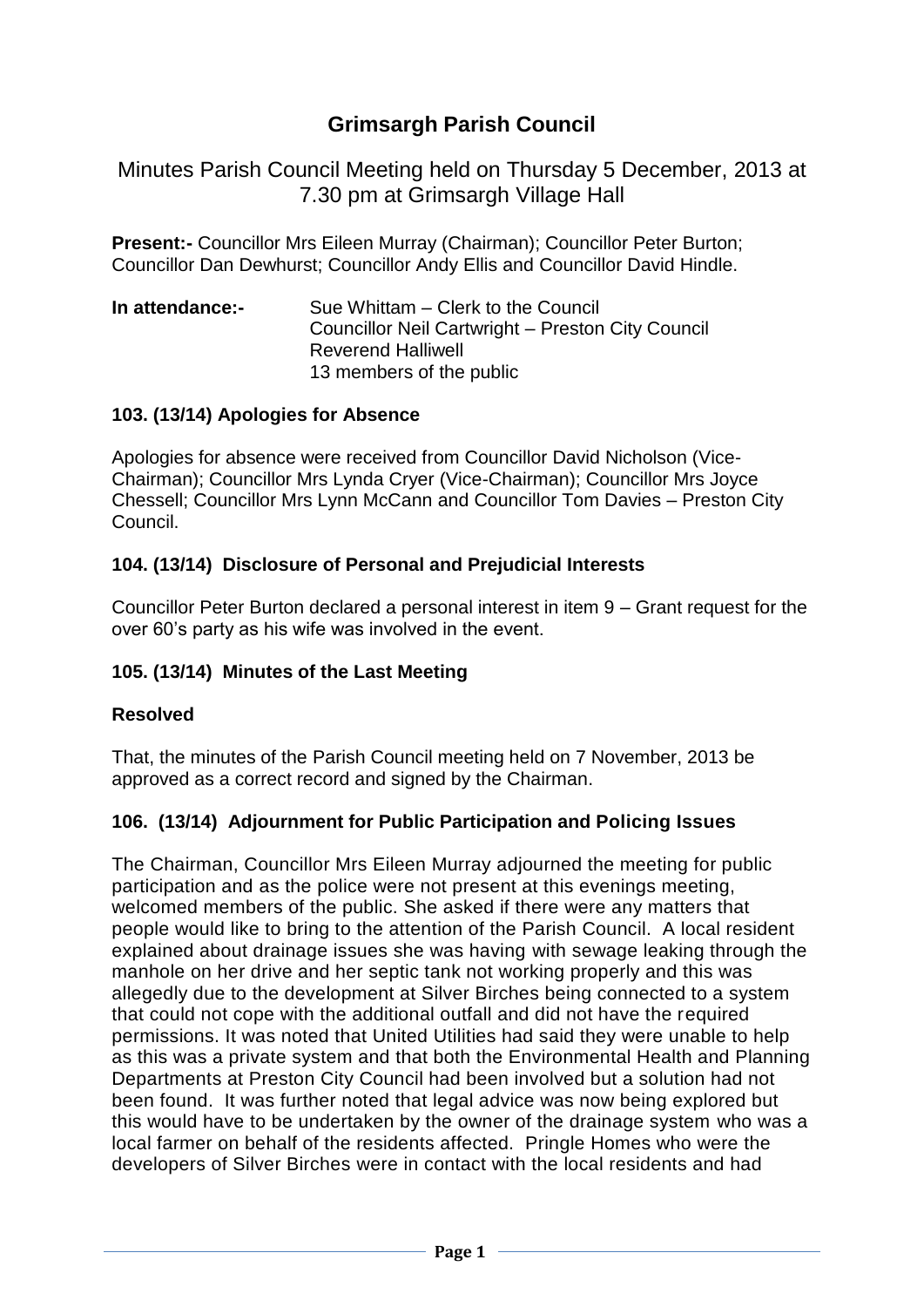offered some help but some facts had still not been established. The local resident wanted the Parish Council to be aware of the issues but not to do anything at the moment – she would keep the Parish Council informed of developments.

The Chairman, Councillor Mrs Eileen Murray then asked if there were any further issues that members of the public wished to raise with the Parish Council. A number of residents had come along to raise their concerns about the revised Planning Application for Whitefriars. The Chairman gave them the opportunity to explain their concerns to the Parish Council but reminded all present that when the Planning Application would be discussed under item 5 then Standing Orders would be reinstated and only the Parish Councillors would be able to speak at that time.

One member of the public commented that the amended plans still did not address the ecological issues or drainage issues. Mr David Thomas who had leafleted residents about the Planning Application explained that there had been a great number of objections to this development and he questioned the reports on the planning system at Preston City – as he felt that some of the information was not factually correct. In particular he referred to the Parks report that stated the hedge was dead on the right of the proposed development but he was aware that the hedge was still alive. The Chairman, Councillor Mrs Eileen Murray explained that it was not the role of the Parish Council to dispute the information provided by Preston City Council but to look at the facts relating to the revised application and to make a decision based on all available information. The Parish Council could raise questions and concerns if they felt that the information being provided by Preston City Council was incorrect.

The Chairman, Councillor Mrs Eileen Murray thanked all the members of the public for attending the meeting and bringing their concerns to the Parish Council. She explained that they were welcome to stay for the remainder of the meeting if they wished. She then reconvened the meeting.

## **107. (13/14) Town and Country Planning Act, 1990**

The Parish Council considered the following Planning Application:-

06/2013/0785 - Outline Planning Application for mixed use of development, including up to 220 residential units (Class C3), 929 sqm of commercial offices (Class B1), residential apartments with care (Class C2) access from Whittingham Road, public open space and associated works at Former Ridings Depot and land to north and south of Whittingham Road, Longridge, Preston PR3 2AD.

With regard to the above Planning Application, the Chairman explained that this was a similar application to one previously submitted to Preston City Council and which was subject to a forthcoming appeal. The Planning Application presented was a totally new application but the Parish Council may wish to consider objecting to this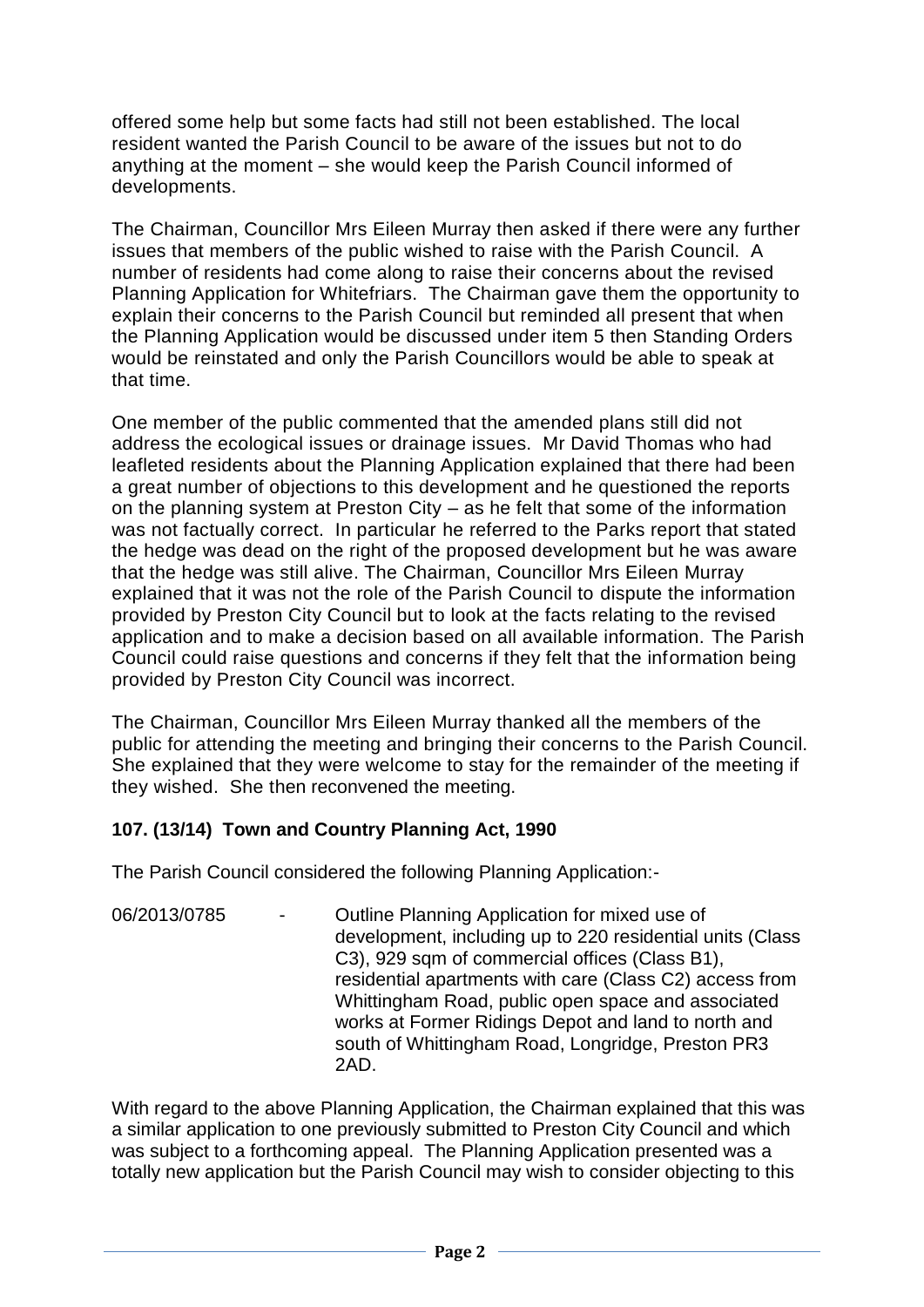application on the same grounds as the previous one ie on traffic/highway issues. This was discussed and the Parish Council agreed to object on traffic/highways issues. It was noted that in spite of proposed highway improvements and alterations to the Broughton roundabout the main route at present for all traffic commuting to and from Preston was the B6243 through Grimsargh Village. It was further noted that the bridge over the old railway was extremely narrow and long tail backs occurred at peak periods – this would increase if the proposed development went ahead.

The Parish Council also gave consideration to the revised application for 06/2013/0455 – Whitefriars Whittingham Lane, Grimsargh. This was for an amended site layout and amended landscape plan to show new hedge planted 2m from back of carriageway and vehicular sight lines to Plot 1 and pedestrian refuges. This was discussed and the Parish Council could see no reason to withdraw their previous objection to this Planning Application and agreed that their objection still stands as the amendments had not made any material changes to their original concerns. It was also noted that the Parish Council had received an apology from Preston City Council as they did not consult us on this Planning Application at the same time as the local residents.

The Parish Council had also received notification that Wainhome Developments were appealing against the decision of Preston City Council to refuse Planning Permission for Outline application for residential development (Class C3) of 4.5 hectares of land for up to 70 no dwellings with new highway access from Ribblesdale Drive, internal access road, landscaping and associated infrastructure in respect of Land Off Ribblesdale Drive, Grimsargh, Preston. The appeal was being dealt with by way of a public inquiry and all representations had to be received by 08/01/2014. It was noted that as per the usual procedure the Planning Inspectorate would receive a copy of our original objection. The Planning appeal reference was APP/N2345/A/13/2208445. The Parish Council agreed that they had no additional comments to make but that the Clerk should inform the Planning Inspectorate that the Parish Council would wish to be represented at the appeal hearing.

It was further reported that we had received notification from Ribble Valley Borough Council that their Core Strategy Independent Examination in Public would take place on 14 January 2014 at 9.30 am at Ribble Valley Borough Council Offices. The hearings would last from 14 January until 17 January and then Tuesday 21 January and Wednesday 22 January. The Parish Council had to inform Ribble Valley Borough Council if they wished to attend. It was agreed that the Parish Council did not wish to attend this Core Strategy Independent Examination.

## **Resolved**

1) That with regard to Planning Application 06/2013/0785, that the Parish Council objects on highways/traffic issues as detailed above.

2) That with regard to Planning Application 06/2013/0455, that the Parish Council's original objection still stands but we have no additional comments to make to the amended application.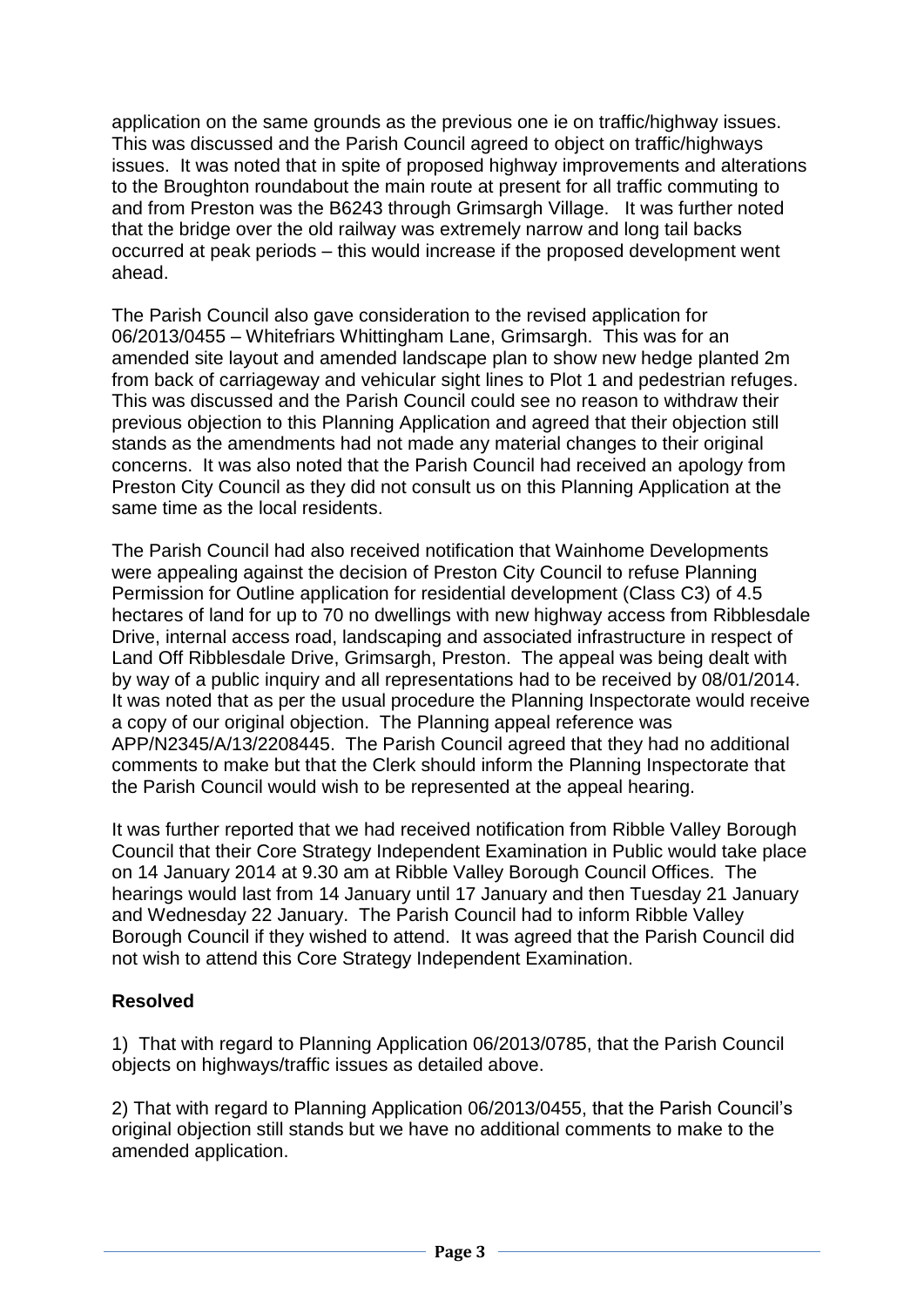3) That with regard to the Planning Appeal APP/N2345/A/13/2208445 by Wainhome Developments for land off Ribblesdale Drive that the Planning Inspectorate is informed that the Parish Council would wish to be represented at the appeal hearing.

4) That with regard to the Ribble Valley Borough Council Core Strategy Independent Examination that details of the examination are noted but the Parish Council does not wish to attend.

#### **108. (13/14) Report from the Finance Working Group including budget/precept setting for 2014**

The Clerk presented the report from the Finance Working Group held on 21 November 2013 together with the current and projected budget. It was noted that the Finance Working Group was recommending that the precept for 2014/2015 should remain the same at £24,500. This would mean that the Parish Council may need to use some of their reserves for committed expenditure but it was felt that in the current climate this was the best way forward.

It was noted that each of the Parish Councillors present had a dispensation until 31 March 2015 to enable them to discuss and agree the precept, except for Councillor Dan Dewhurst who did not need one.

There was a general discussion about the budget and it was:-

## **Resolved**

1) That the report from the Finance Working Group and the current and projected budgets are received and noted.

2) That the Parish Council gave consideration to their annual precept requirements for 2014/2015, taking into account the budget as presented above and agreed to keep the precept at the same level as last year at a cost of £24,500.

## **109. (13/14) Report of the Community Safety Working Group**

Councillor Dan Dewhurst explained to the Parish Council that they had not held a recent meeting of the Community Safety Working Group as unfortunately Councillor Mrs Lynda Cryer had been ill but he had met with PCSO David Reid to discuss funding opportunities for the CCTV. Councillor Dan Dewhurst was also hoping to meet with Goosnargh Parish Council to discuss their CCTV and how successful it had been. A further report would be presented to the January meeting of the Parish Council.

## **Resolved**

That the report is received and noted.

## **110. (13/14) Preston Area Committee (PAC)/3Tier Forum**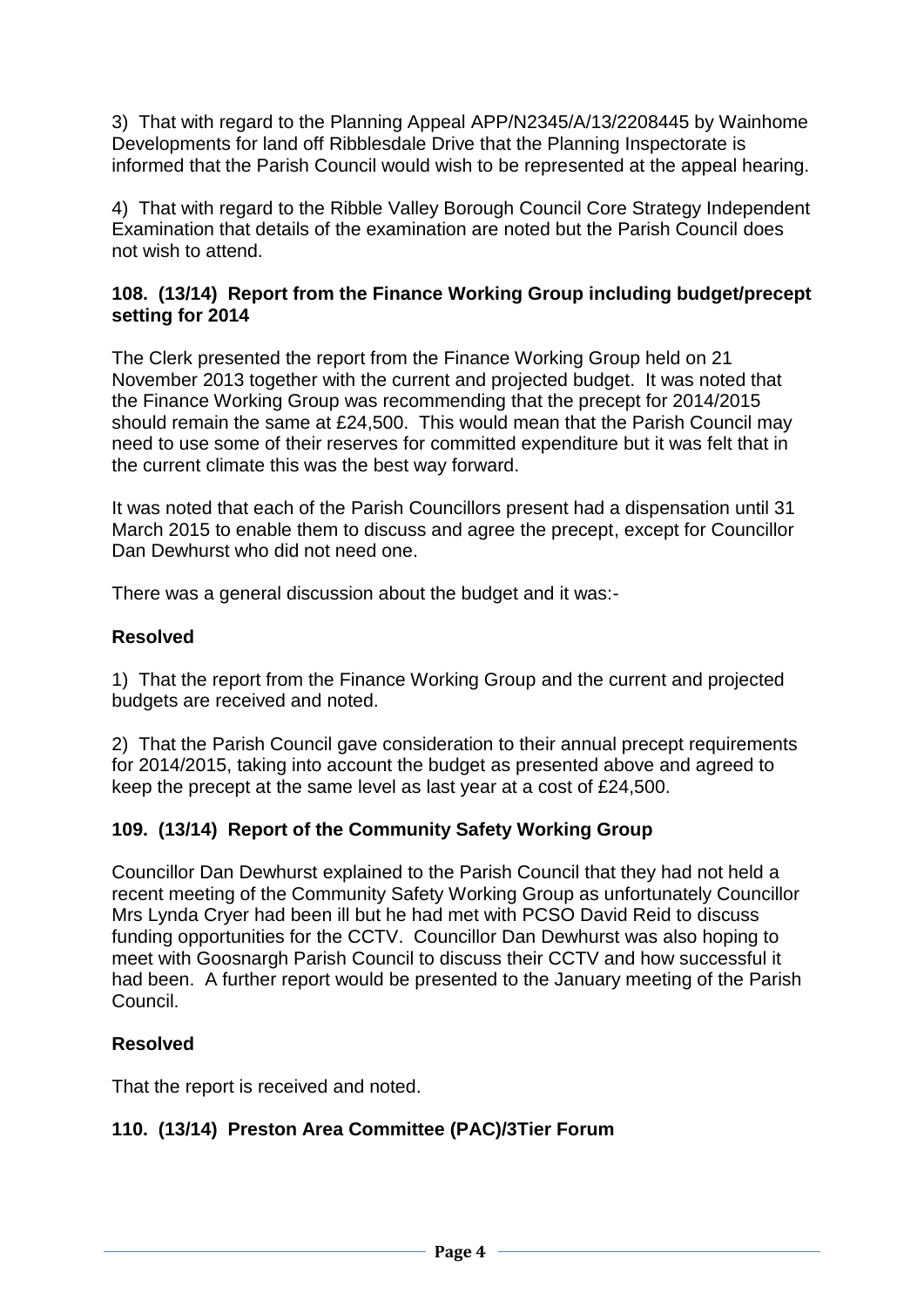The Chairman, Councillor Mrs Eileen Murray gave a brief update on the Preston Area Committee and the 3 Tier Forum. She explained that the Preston Area Committee had agreed to submit a late item to the 3 Tier Forum regarding the question of having planned infrastructure in place when carrying out all the proposed development in North Preston and this had received warm support from the 3 Tier Forum.

It was reported that at the Preston Area Committee, Peter Bargh from Preston City Council had spoken about Dementia Awareness and was offering to run an awareness session free of charge for Parish Councils. The session would be open to residents to attend. All agreed that this was a good idea and the Parish Council agreed to pay for the hire of the Village Hall for the Dementia Awareness session. The Chairman, Councillor Mrs Eileen Murray said she would speak to Peter Bargh to arrange further details.

# **Resolved**

1) That the report is received and noted.

2) That the Parish Council agrees to fund the hire of the Village Hall for the Dementia Awareness session being run by Preston City Council.

# **111. (13/14) Grant Request – Over 60's Party**

Councillor Peter Burton declared a personal interest in this item and left the room for the discussion and decision.

Councillor Mrs Lynn McCann had circulated the grant request form on behalf of the Over 60's party and this was considered by the Parish Council.

## **Resolved**

That a grant of £150 is given to the Over 60's party and that the cheque should be made payable to Grimsargh Village Hall preferably and not to an individual Parish Councillor.

## **112. (13/14) Feedback from the Annual Parish Council Conference/LALC AGM**

The Chairman, Councillor Mrs Eileen Murray gave a verbal report on the Annual Parish Council Conference and the LALC AGM that had both been held on 9 November at County Hall, Preston. She said that Police and Crime Commissioner had attended the morning session and that the afternoon session (LALC AGM) had raised some interesting debate and resolutions.

## **Resolved**

That the report is received and noted.

# **113. (13/14) Friends of Grimsargh Green (FoGG)**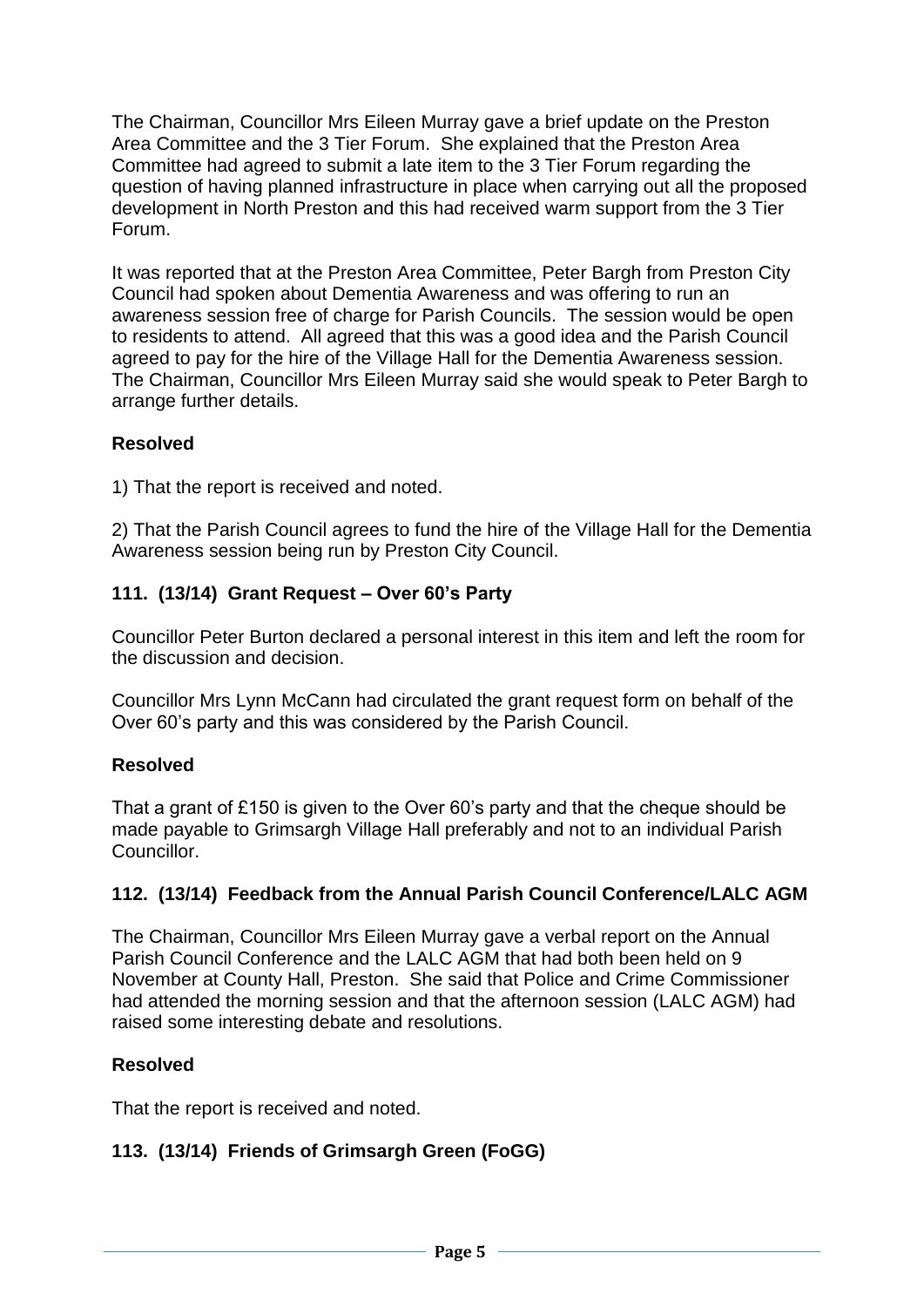As Councillor Mrs Joyce Chessell was not present at the meeting there was no report from FoGG.

# **114. (13/14) Financial Matters and banking**

It was noted that we currently had an estimated £27,576.71 in the bank as at 1 December 2013.

It was noted that since the last meeting the following invoices had been paid:-

Adam Cooper – October 2013 - 27 hours @£12.25 per hour = £330.75 + VAT @ 20% (£66.15) = total £396.90. (Cheque no 661).

AVJ Design for printing of newsletters - £414.00 (Cheque no 664).

United Utilities Water Bill for Nellie Carbis Millennium Woodland for 14 August – 14 November 2013 - £14.78 (direct debit).

## **Resolved**

1) That, the following invoices be approved for payment:-

- Sue Whittam Clerk 4 November, 11 November, 18 November and 25 November = 4 weeks at £92 per week = £368 (Cheque no 665).
- Adam Cooper 43 hours at £12.25 = £526.75 + materials paint and padlock -£23.00 + VAT @ 20% £109.95 total = £659.70 (Cheque no 666).

2) It was agreed that four cheques should be signed in advance to pay the Lengthsman, Clerk and any committed expenditure over the Christmas period.

## **115. (13/14) Clerk's Report – for information only**

It was noted that Councillor David Nicholson had resigned as he was moving out of the area. The Clerk had contacted Preston City Council to start the process for a replacement – as they had to produce the original notice giving the electors an opportunity to call an election. If no election was called then the Parish Council could proceed with co-opting a new Parish Councillor using our standard guidelines.

We had received a request from a local resident on Douglas Lane trying to find out who owns the field next to their property and the blocked stream which is full of debris and needs some maintenance work. They have tried Preston City Council and they have suggested the resident should contact the Land Registry. Members of the Parish Council were unable to help identify the owner of the land and they suggested the Clerk should contact Councillor Mrs Joyce Chessell and if she could not help then the resident should be directed to the Land Registry.

We had also received a request to attend our next meeting from Global Energy Systems Ltd basically wanting to promote their products - they wanted to give a presentation but the Clerk was not sure if this would be necessary or appropriate as we would have to allow other manufactures of the same products ie air source heat